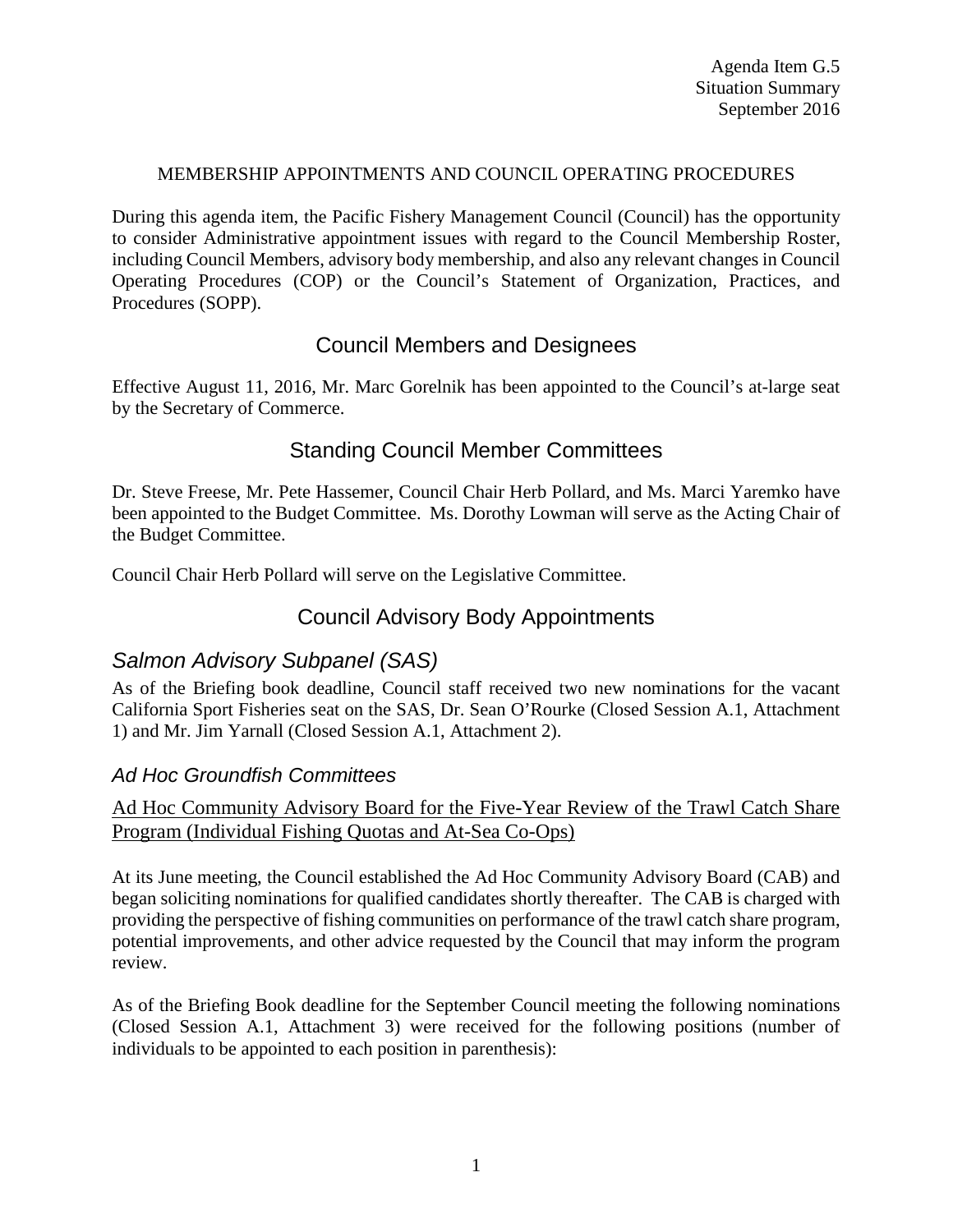*Shoreside Trawl, Individual Fishing Quota (IFQ) Program Participants*

Washington (1)

• Mr. Andrew Bornstein

Oregon (2)

- Mr. Andrew Bornstein
- Mr. Mark Cooper
- Mr. Richard Lilienthal
- Mr. Brad Pettinger
- Mr. Mike Retherford
- Mr. Robert Smith

California (2)

- Mr. Chris Kubiak
- Ms. Michelle Norvell

*Shoreside Nontrawl, IFQ Program Participant (Gear Switched) (1)*

- Mr. Paul Clampitt
- Mr. Richard Lilienthal
- Ms. Michele Longo-Eder
- *At-sea Co-op Participants*

Catcher-Processor (1)

• Mr. Dan Waldeck

Mothership Processor (1)

• Mr. James Mize

Mothership Catcher Vessel (1)

- Mr. Kurt Cochran
- Mr. Nate Stone

*Shoreside Buyers/Processors (3)*

- Mr. Andrew Bornstein
- Mr. Tom Libby
- Mr. Mike Okoniewski

*At-large (3)*

- Mr. Ed Backus
- Mr. Andrew Bornstein
- Mr. LB Boydstun
- Mr. Richard Carroll
- Mr. Robert Dooley
- Mr. David Jincks
- Mr. Shems Jud
- Mr. Chris Kubiak
- Mr. Steve Scheiblauer
- Mr. Dave Smith

At-large seats may represent a variety of perspectives, including: service providers, local governmentalities, retailers, crew members, non-governmental organizations, or other interests (including fishermen that do not participate in the trawl catch share program).